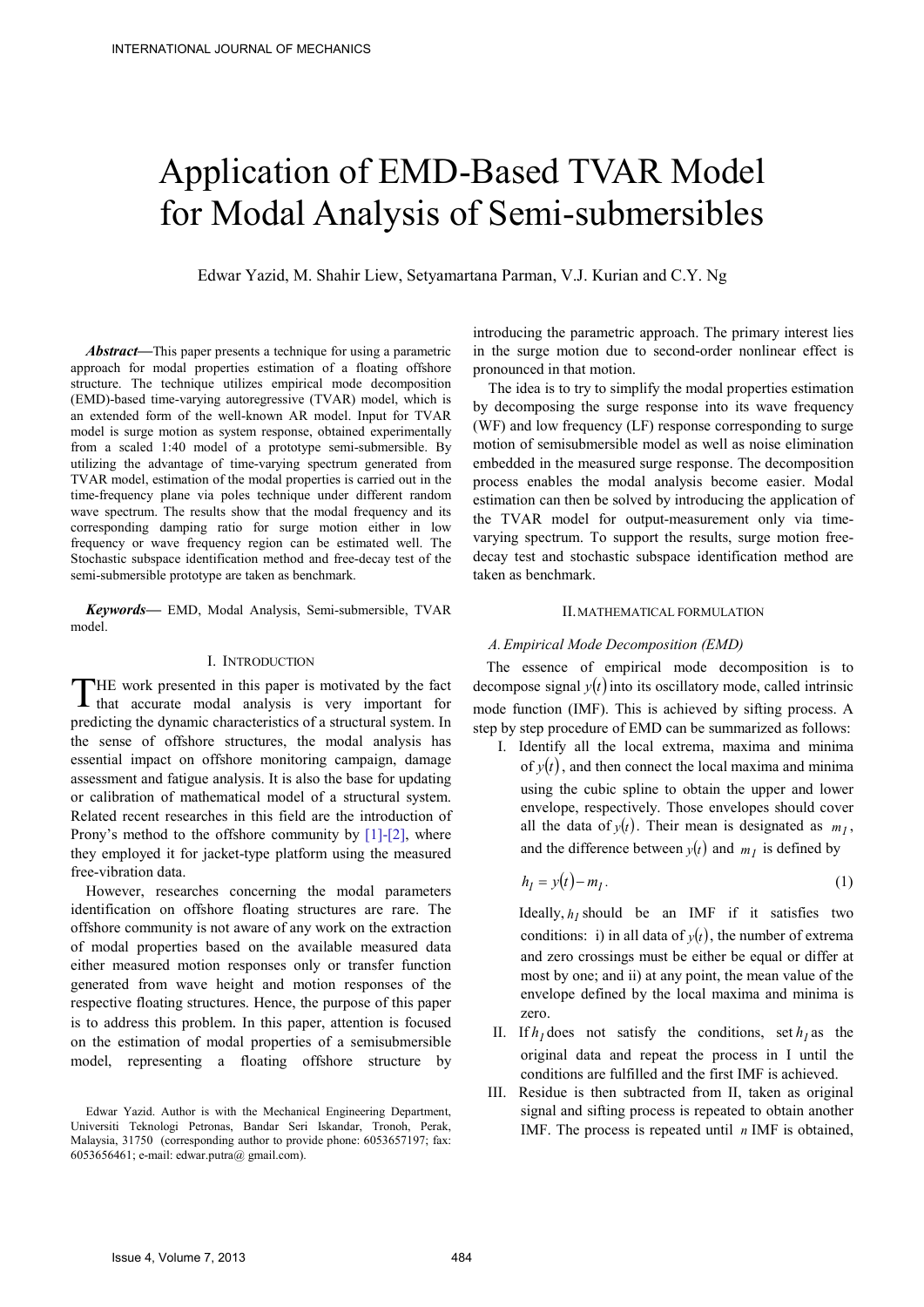where relationship between IMFs and the original data  $y(t)$  may be expressed as

$$
y(t) = \sum_{i=1}^{n} c_i(t) + r_n(t).
$$
 (2)

Term  $c_i(t)$  contains the IMFs of the  $y(t)$ , from high to low frequency components. Each  $c_i(t)$  also contains a different frequency component, while  $r_n(t)$  is the residual which is the trend of the data or a constant.

In practice, sifting process produces an IMF which contains more than natural frequency components. This is called mode mixing, because of some drawbacks in EMD algorithm. The mode mixing must be avoided for the goal of this paper. Reference [3] has proposed intermittent frequency to avoid the mode mixing. In their work, the intermittency is based on the period length to separate the time series into different modes. The criterion frequency is set as the upper limit of the period that can be included in any given IMF component, so that the resulting IMF will not contain any natural frequency components smaller than the intermittent frequency. However, the intermittent frequency as an additional criterion might not always guarantee the final expected results, since choosing the intermittent frequency is a subjective task. Further, author in [4] has solved this problem by proposing some modifications on the EMD algorithm. Their finding results show that some issues related to the drawbacks of EMD algorithm can be solved, such as mode mixing. This reference is the recent work in EMD algorithm; hence it will be adopted for decomposing the surge motion.

# *B.TVAR Model*

TVAR model estimates time-varying spectrum by modeling the signals as a time-series. Such a model is an extended form of the well-known AR model, where in the TVAR the coefficients are time-variant. AR model is not discussed here, due to the theory is mature and available in many system identification literatures. Shortly, TVAR is given by:

$$
y(k) = \sum_{i=1}^{N} a_i(k) y(k-i) + e(k).
$$
 (3)

Term  $y(k - i)$  is delayed time series, called regressors. Notation *N* is number of delayed regressors which are the order of TVAR model. Values  $a_i(t)$  are the TVAR coefficients which is time-variant. Model error is noted by  $e(k)$ , which is Gaussian with zero mean and variance  $\sigma_e^2$ . From (3), the work is mostly concerned with the identification coefficients  $a_i(t)$ . Equation (1) reflects that the current measured output depends on previous states of output and model error. Rewriting (3) in a discrete state-space form, which is convenient for formulating adaptive filters, the coefficients may be estimated as expressed in (4a),

$$
y(k) = x(k)L(k) + v(k)
$$
\n(4a)

$$
L(k) = AL(k - 1) + w(k).
$$
 (4b)

Vector  $x(k)$  contains the regressors, past values measurement  $[y(k-1), \dots, y(k-N)]$ , while vector  $L(k)$  contains the TVAR coefficient values. If time evolution of the coefficients is restricted to be linear and stochastic, then  $L(k)$  is then expressed in (4b). Term *A* is the state transition matrix which will be restricted as identity matrix, while  $v(k)$  and  $w(k)$  are the observation and state noise, respectively. Error minimization between the models's simulated output in (3) and the measured data can be can be accomplished by adopting several methods. Because the floating offshore structures are dynamic system with slow variations, adaptive methods can be utilized. For more detail about those methods, one may refer to  $\lceil 5 \rceil$ .

#### *C.Time-Varying Spectrum*

 After obtaining the coefficients, it can be converted into time-varying spectrum and expressed in (5).

$$
H(k,s) = \frac{\sigma_e^2}{\left| I - \sum_{i=1}^p a_i(k)e^{-si} \right|^2}.
$$
\n
$$
(5)
$$

Terms in (5) are explained as follows:  $s = j\omega$  where  $\omega$  is the observed frequency,  $a_i(k)$  is the  $i^{th}$  element of the estimated coefficients and *f* is the observed frequency, respectively. Poles of the system can be obtained by factoring the denominator of (5) and expressed in (6).

$$
H(k,s) = \frac{\sigma_e}{(s - p_I(k))(s - p_2(k)) \cdots (s - p_N(k))}.
$$
\n(6)

The number of poles is determined by the number past observations of the measured output included in the model. The "poles" of the system can be drawn in the complex plane. The location of both on the complex plane yields useful information regarding the properties of the system, namely modal property. Denominator of (6) is known as characteristic equation which defines properties of the entire system. As in [6], the amplitude of a pole is related to the damping ratio  $\zeta$  and the phase of the poles is related to the frequency  $f$ , expressed in (7) below,

$$
f_i(k) = |ln p_i(k)| \cdot \frac{Fs}{2\pi}
$$
 (7a)

$$
\zeta_i(k) = -\cos(\arg(\ln p_i(k)))\tag{7b}
$$

Notation  $\lambda_i$  is the *i*-th discrete-time poles and *Fs* is sampling frequency.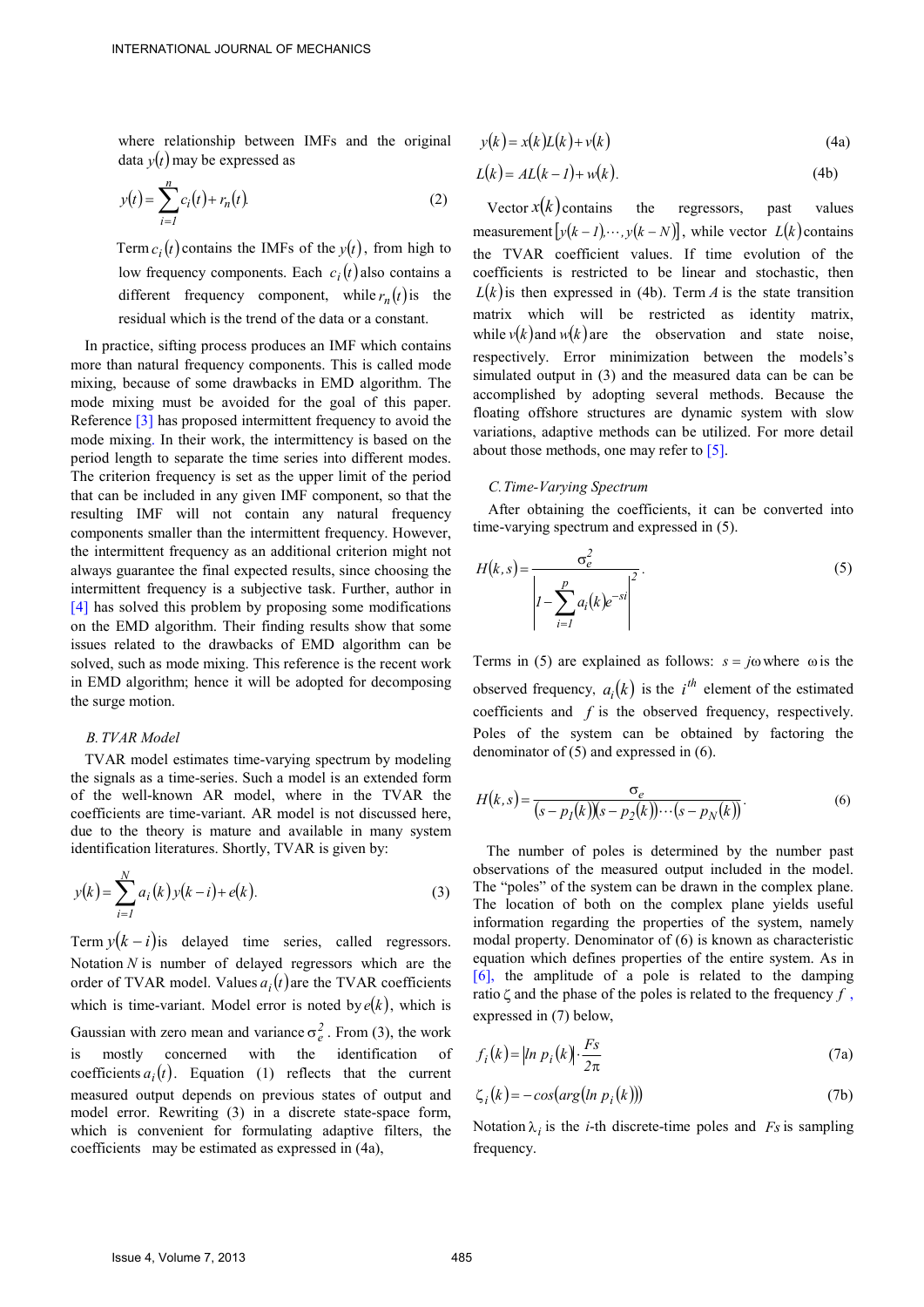#### III. EXPERIMENTAL SET-UP

The method is then applied to the case of a twin hulled semisubmersible model with eight circular columns as displayed in Fig. 1. The model was designed with scale of 1:40 to fit the wave tank and was fabricated by using acrylic plate. In this study, an assumption was made that the model follows the Froude's law of similitude. The principal dimensions for the prototype and the model are listed in Table 1. The model test was moored with two typical springs that attached with steel wires on fore and aft side of the model.

| Element | Designation            | Prototype<br>$\mathbf{m}$ | Model<br>(m)  |
|---------|------------------------|---------------------------|---------------|
| Pontoon | Length                 | 44                        | 11            |
|         | <b>Breath</b>          | 6                         | 0.15          |
|         | Depth                  | 32                        | 0.08          |
| Column  | Diameter               | 3.2 & 4                   | $0.08 \& 0.1$ |
|         | Spacing (longitudinal) | 9.6                       | 0.24          |
|         | Spacing (transverse)   | 2.4                       | 0.6           |
|         | Draft                  |                           | 0.2           |

Table 1: Typical dimension of semisubmersible (scale 1:40)





The springs were soft linear springs connected to load cells mounted on the model. This arrangement was set up to measure the second-order motion response. This was made possible by the soft spring wire restraining system attached to the model [7]. This arrangement allowed the model to respond to the wave loading in six degrees of freedom.



Fig. 3 Section of the test set-up

The model was then tested in the wave tank of the offshore engineering laboratory, Universiti Teknologi PETRONAS. The wave tank has 22 m length, 10 m width and 1.5 m depth. The JONSWAP spectrum was used to generate the random wave, where the test was conducted for six minutes duration and the model was subjected a unidirectional random wave in head seas orientation. Wave probes were used to measure the wave height, while the motion responses of the semisubmersible model in all the six-degree-of-freedom were recorded by optical tracking system. The test took only few minutes, hence the effects of wave wall reflection were not considered. The progressive mesh beach systems also minimized the interference from reflected waves during tests. The data had been sampled at sampling frequency 100 Hz. Pre-processing for all data set is carried out for both original measured time series and described in the next section.

In addition, four sets of random wave used are shown in Table 2. The wave frequency and the wave heights are taken based upon the limitation of the wave tank and wave maker. Peakedness parameter of the JONSWAP wave spectrum is 2.

Table 2: Random wave parameters

| Data    | Significant Height<br>(m) | Peak Frequency<br>Ήz |
|---------|---------------------------|----------------------|
| IRW-1   | 0.06                      | 0.83                 |
| $IRW-2$ | 0.08                      |                      |
| $IRW-3$ | 0.09                      | 0.71                 |
| $IRW-4$ |                           | .6                   |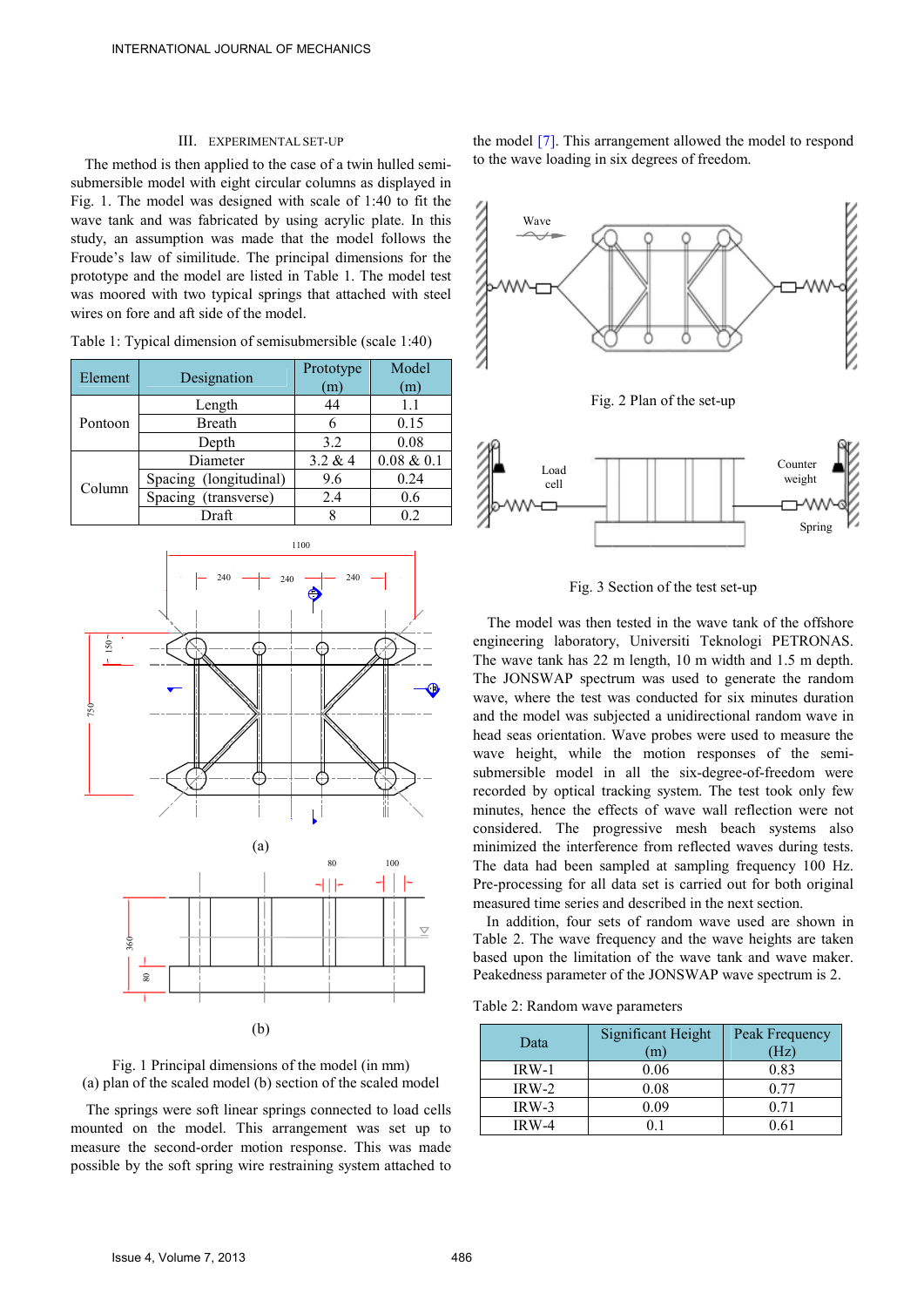## IV. RESULTS

In this section, application of the proposed method in modal properties estimation is demonstrated. Two processes are carried out to accomplish the goal in this paper, namely raw data processing and decomposition process. Both will be discussed in the next section, by taking IRW-4 and its surge response time series as a sample.

### *A.Raw Data Processing*

The raw measured time histories of wave height and surge response are presented in Fig. 4. In order to make sure that either WFR or LFR exist in the measured data, FFT is then applied. This information is important to identify the frequency range for decomposition process. The obtained results are presented in Fig. 5.



Fig. 4 Wave height and surge response of IRW-4

From the figure, we can observe that the wave height appear to be symmetrical, while the surge response is not symmetrical and seems to be shifted upward. In order to make sure that either WFR or LFR exist in the measured data, FFT is then applied. This information is important to identify the frequency range for decomposition process. Most of wave energy is in the range  $0.3 < f < 1.5$  Hz, as depicted in the right column of Fig. 5(a). In the right column of Fig. 5(b), the FFT of surge response has two principal frequency peaks. The first peak is in the low frequency region at around 0.05 Hz, approximately 0.07 Hz, which is close to the surge natural frequency of the semi-submersible model.

This frequency may be called as the resonant low frequency (LF). The second peak is around 0.61 Hz, corresponds to the frequency exist in the random wave spectrum. This frequency is known as incident wave frequency (WF). Contrary with Fig. 5(a), the resonant LF is not present in the wave spectrum. Direct assessment may be drawn directly from the results above, that the semi-submersible model is nonlinear system. These finding results are also found by many prior researches, for example [8]-[10]. In addition, Fig. 5 also provides information that both measured time series are contaminated with noise.



Fig. 5 FFT for (a) IRW-4 data (b) its surge response

## *B. Decomposition Process*

Further, based on the results of Fig. 5, decomposition of measured time series of surge response is carried out. This is to identify LF and WF motion in time domain by adopting using empirical mode decomposition (EMD) method developed by [4]. Results are depicted in Fig. 6. As shown in Fig. 6, decomposition result can be classified into three IMFs. Each IMF in Fig. 6 can be interpreted as follows:

- i) The first IMF is identified as measurement noise during the experiment. If low pass filter (LPF) with cut-off frequency, 0.01 Hz is applied as filter for raw measured surge response, the noise embedded in the time series will be the same with first IMF. This finding result also confirms that EMD method may be used as an alternative filter tool for noisy time series.
- ii) The second IMF is identified as a wave frequency motion and confirmed with its FFT result.
- iii) The third IMF is identified as low frequency motion as confirmed by FFT result.

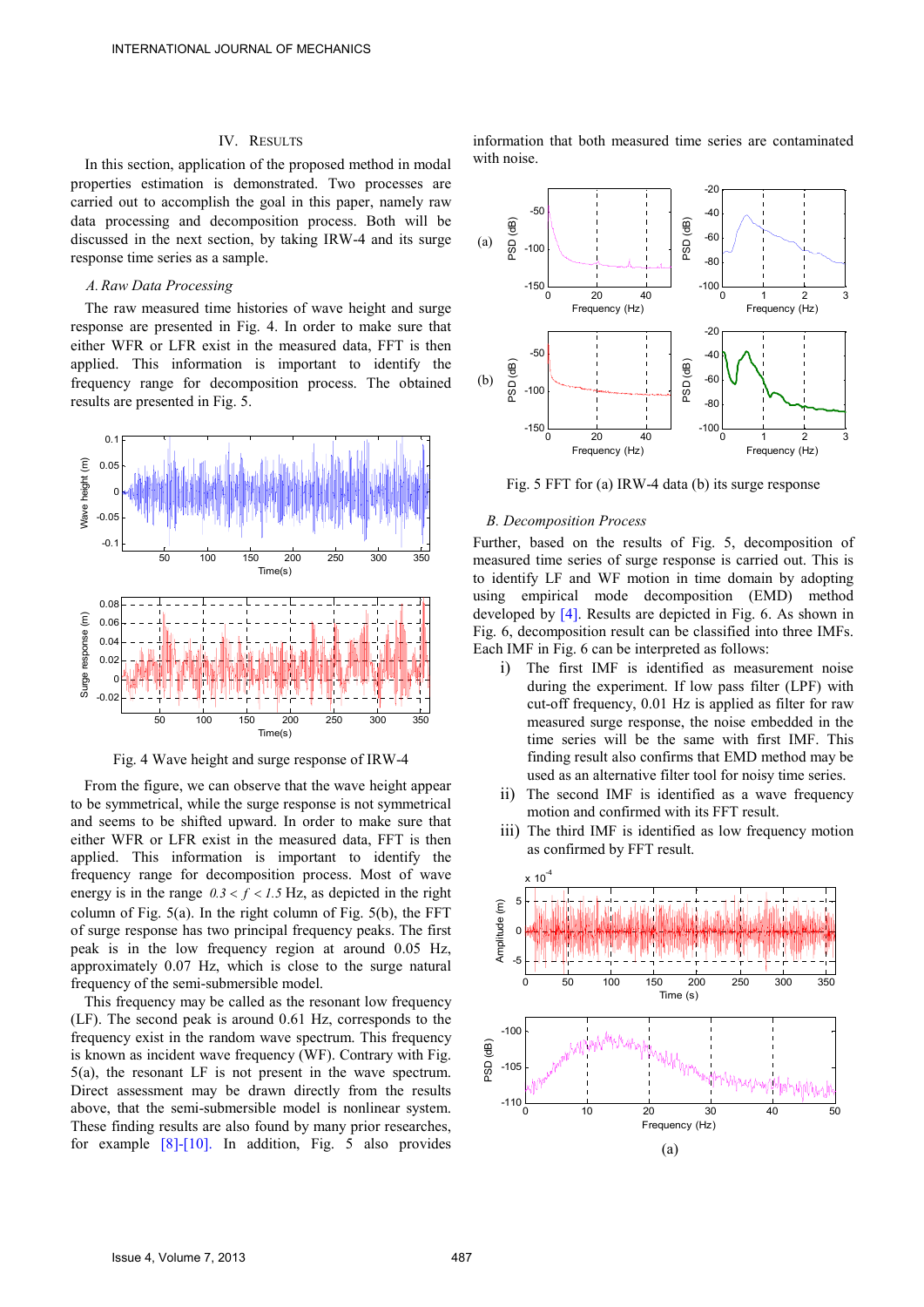

Fig. 6 Time series and spectrums of decomposed surge motion (a) IMF and spectrum of the noise (b) IMF and spectrum of the LFR (c) IMF and spectrum of the WFR

Results from Fig. 6 are basis for the modal parameters estimation. This simply illustrate that estimation is carried out either in LF or WF region although surge motion is one mode. In this stage, several modal analysis methods may be employed such as pick picking method, Prony's method, stochastic subspace identification (SSI) method including the proposed method.

In order to increase the computational efficiency and performance of the proposed method, data length reduction is carried out by down sampling. Down sampling is accomplished by resampling both time series in the important frequency range,  $0 < f < f_{max} = 1.5$  Hz as shown in the Fig. 5. New sampling frequency can be obtained by  $F_s = 2 \cdot f_{max} = 3$  Hz. This new sampling frequency reduces the original data from 39445 data points into 1080 data points without loss of the important frequency content.

## *C. Modal Analysis*

Before conducting the modal analysis, free decay analysis is carried out. Free-decay physical measurement for surge motion is shown in Fig. 7. The decay test was conducted in still water by giving an initial displacement and the subsequent motions were recorded. The natural frequency and damping ratio of the model in surge are estimated from the free-decay test using the logarithmic decrement formula and the results are listed in Table 3.

Table 3: Natural frequency and damping ratio of the model





Fig. 7 Surge free-decay result

After measurement of surge motion surge response of IRW-4 has been decomposed, the data are ready for the modal parameters identification. The calculated TVAR stabilization diagrams of the two decomposed two IMFs (IMF of LFR and WFR) are presented in Fig. 8- 9. The stabilization diagrams use model order from 2 up to 50 and consist of 1 curve and one symbol. Symbol with x-mark ('x') is identified stable pole. Every curve in those figures with solid line ('-') is averaged transfer function. The transfer function is calculated using (5). To create this curve, model order of 2 is used. We can observe that TVAR model produces smooth spectrums, means that the method provides good frequency resolution.

It can be clearly seen from Fig. 8-9, that each TVAR stabilization diagram of the decomposed two IMFs demonstrates one clear stable pole. The stable poles in the decomposed TVAR model stabilization diagram make the modal parameter identification much easier. It is worth to note that the diagram is constructed based on (7a). For clearance, the identified modal frequencies of the semi-submersible by using the proposed EMD-based TVAR model technique are summarized in Table 4 and compared with those obtained from SSI method. In WF region, modal frequencies are consistent with their corresponding wave spectrums as seen in Table 2. In LF region, the modal frequencies are also consistent around 0.05 Hz for every wave spectrums, which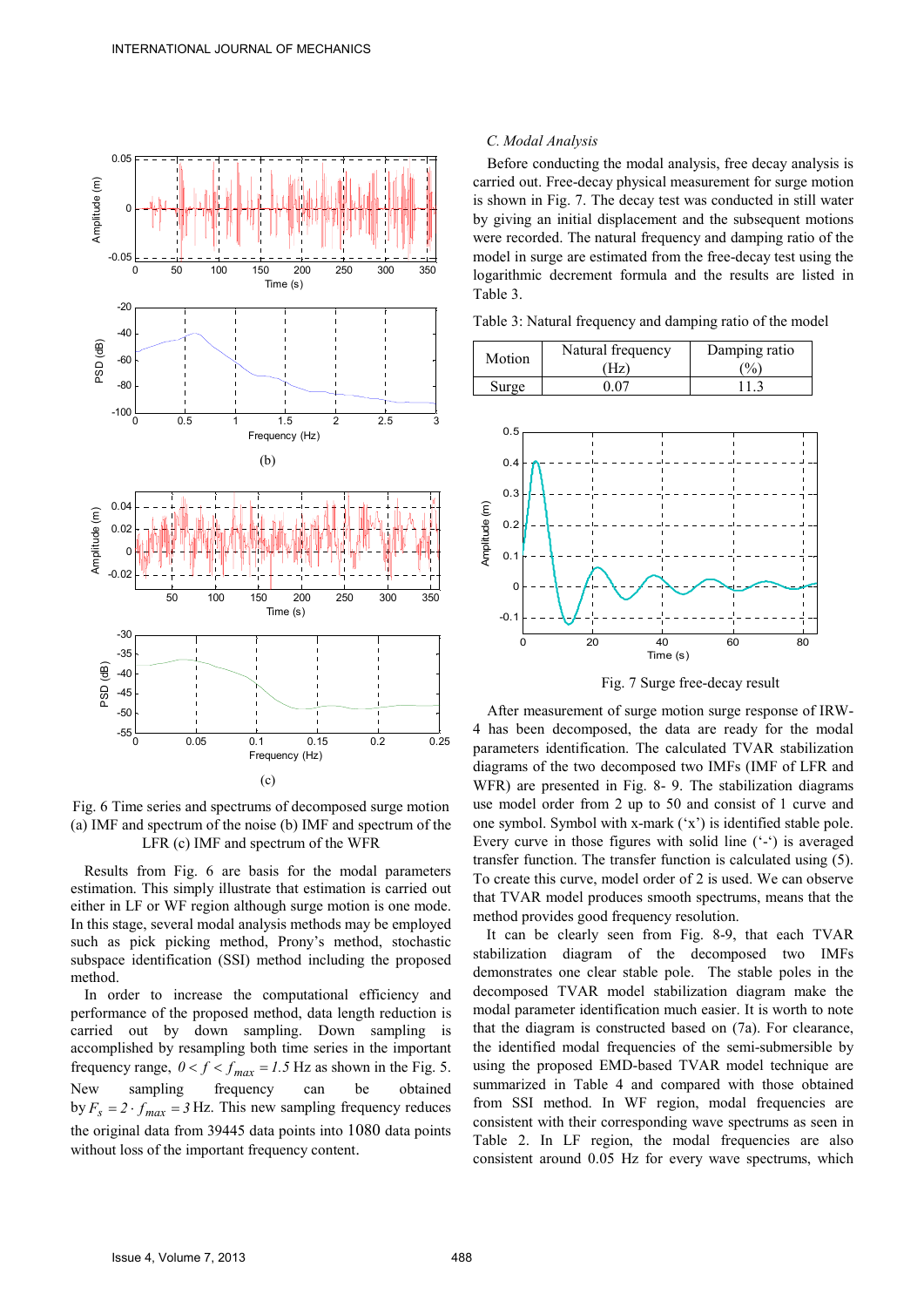confirms that the variation of wave spectrum frequency does not affect the low frequency of floating structures. Modal damping ratios in WF and LF region can be calculated using (7b). The values are tabulated in Table 5. In WF region, it can be found out that damping ratios are not sensitive to the variation of wave spectrum frequency. This is to be expected since in WF region, first-order wave motion is dominant.





Fig. 8 TVAR stabilization diagram for LFR (a) IRW-1 (b) IRW-2 (c) IRW-3 (d) IRW-4

Those values are lower with value obtained from free-decay test, where the ratio is almost twice.

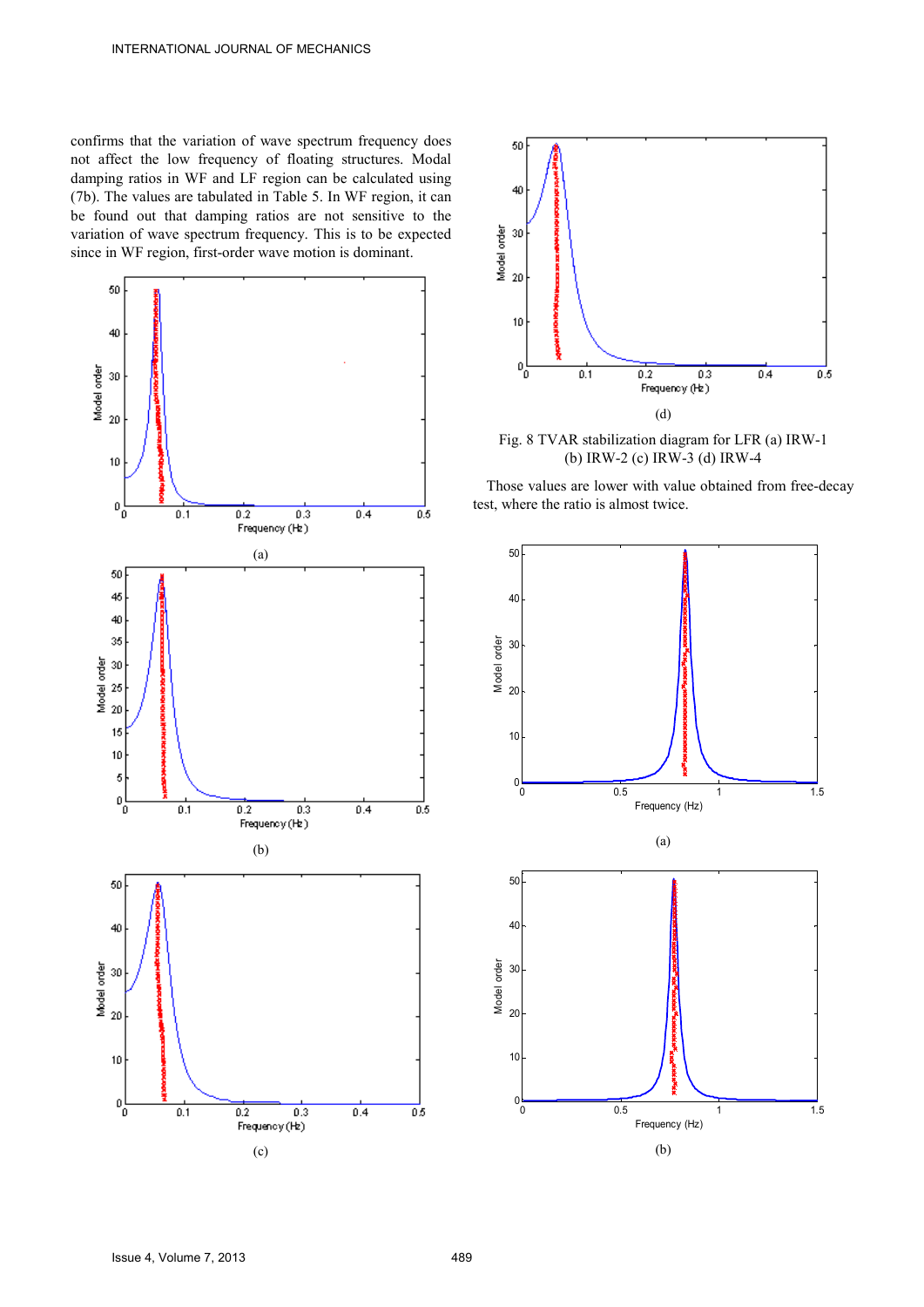

Fig. 9 TVAR stabilization diagram for WFR (a) IRW-1 (b) IRW-2 (c) IRW-3 (d) IRW-4

As shown in LF region, damping ratio slightly changes to higher value as the wave frequencies increase. The values are about 5.81%, 12.44 %, 14.34 % and 20.55% higher than that in the free-decay test in Table 3, respectively.

Table 4: Identified modal frequencies

|          |         | Measured (Hz) |            |
|----------|---------|---------------|------------|
| Region   | Wave    | <b>TVAR</b>   | <b>SSI</b> |
|          |         | Model         | Method     |
|          | $IRW-1$ | 0.831         | 0.828      |
| WF       | $IRW-2$ | 0.785         | 0.781      |
| response | $IRW-3$ | 0.715         | 0.712      |
|          | IRW-4   | 0.611         | 0.613      |
|          | IRW-1   | 0.052         | 0.051      |
| LF       | IRW-2   | 0.054         | 0.052      |
| response | IRW-3   | 0.051         | 0.053      |
|          | IRW-4   | 0.053         | 0.054      |

The differences are 10.3%, 16.36, 18.18% and 24.11%, respectively. It might be the second-order nonlinear effect and hydrodynamic load are more pronounced in waves than still water. Further, discrepancies between TVAR model and SSI method are insignificant.

Table 5: Identified modal damping ratios

|          |         | Measured $(\% )$ |        |
|----------|---------|------------------|--------|
| Region   | Wave    | <b>TVAR</b>      | SSI    |
|          |         | Model            | Method |
|          | $IRW-1$ | 6.25             | 6.23   |
| WF       | IRW-2   | 6.32             | 6.33   |
| response | $IRW-3$ | 6.27             | 6.29   |
|          | IRW-4   | 6.20             | 6.22   |
|          | IRW-1   | 14.89            | 14.90  |
| LF       | IRW-2   | 13.81            | 13.78  |
| response | IRW-3   | 13.51            | 13.53  |
|          | IRW-4   | 12.56            | 12.54  |



0 50 100 150 200 250 300 350  $5\frac{L}{0}$ Time (s) (b)

Fig. 10 Identified time-varying modal analysis in WF region (a) frequency (b) damping ratio